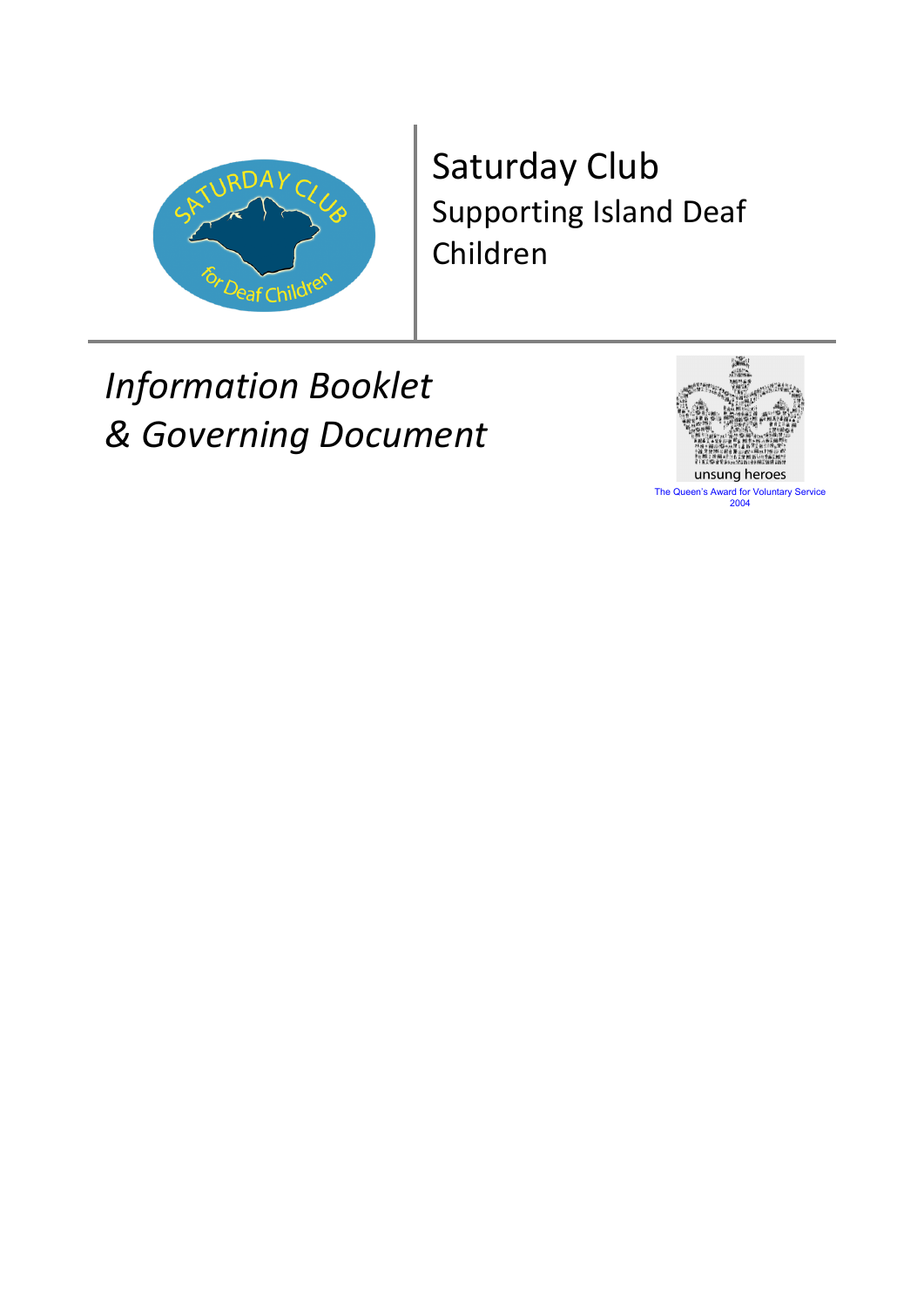| <b>President:</b>                 | Mr. Peter Grimaldi DL FRCS                                                                                                                                   |
|-----------------------------------|--------------------------------------------------------------------------------------------------------------------------------------------------------------|
| <b>Vice President:</b>            |                                                                                                                                                              |
| <b>Chairperson:</b>               | <b>Helen Foster MBE</b><br>6 Coastguard Cottages<br><b>Bridge Road</b><br>Yarmouth<br>Isle of Wight<br>Telephone: 760180<br>Email: helenfoster59@hotmail.com |
| Treasurer:                        | <b>Rosemary Elrick</b><br>44 Long Lane<br>Newport<br>Isle of Wight<br><b>Telephone: 525868</b><br>Email: rogerelrick@ukonline.co.uk                          |
| <b>Fund raising</b><br>Secretary: | Maggie Hocking<br>1a, Whitesmith Road<br>Newport<br>Isle of Wight<br><b>Telephone: 520673</b><br>Email: mag@bobroul.demon.co.uk                              |
| <b>Volunteers:</b>                | <b>Carol Pointer</b><br><b>Hannah Orchard</b><br><b>Steph Pugsley</b><br><b>Tricia Lodge</b>                                                                 |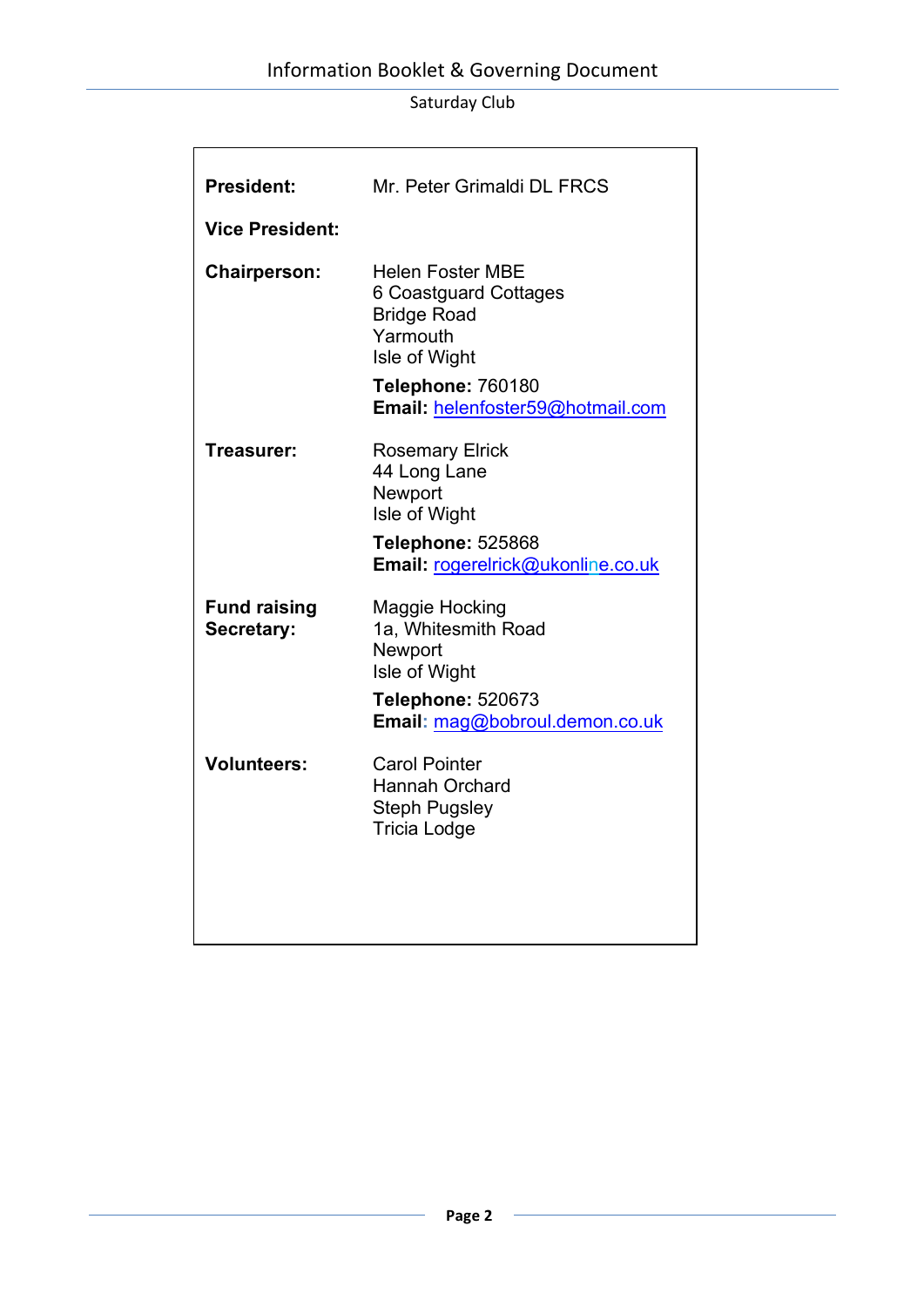## **Saturday Club for Deaf Children General information and history of the Club**

*(Extracted from the Child Protection Policy)*

#### **The origins**

Saturday Club was formed in 1976 by Helen Foster, a Teacher of the Deaf, who had experience of deafness from within her own family and was aware of the impact of deafness upon the family unit.

By taking the deaf child on day trips or taking part in various activities the Club enabled hard pressed parents to concentrate more of their energy on the other members of the family for one day of each month.

Over the years the emphasis of the Club moved away from providing respite care and on to language development and experience of life. The Club has grown from the initial ten children to thirty plus members aged from pre-school to 18 years. It is now an established part of the 'Deaf scene' on the Island, giving the children a much wider outlook on life, the opportunity to socialise with other local deaf children, an increase in self confidence and an ability to practise their linguistic skills.

Any local child/young person with a diagnosed hearing loss is eligible to join the club and will quickly be made to feel one of the family.

#### **Communication**

The main aim of the Club is to support the communication skills of the members. Whatever the activity undertaken, the child is encouraged to discuss their ideas and experiences with others and this helps them to integrate with both the deaf and hearing communities.

Signed communication is a recognised language for many deaf people and can be offered at club meetings as two of the volunteers hold BSL qualifications.

#### **Organisation of The Saturday Club**

The members meet together at least once a month and enjoy a day of activities and outings. We usually meet on the last Saturday of each month, with additional meetings slotted in whenever the opportunity arises.

Many of the Club meetings are FREE of charge, but occasionally we do ask for contributions, particularly when visiting the mainland.

The Club has its own minibus and any volunteer entrusted with driving the bus must have taken the Advanced Mini Bus Test, recognised by LEAs throughout the country.

Fundraising is a continual necessity and the volunteers and parents work hard to attract sponsorship and funds. The club has an annual expenditure of about £20,000, with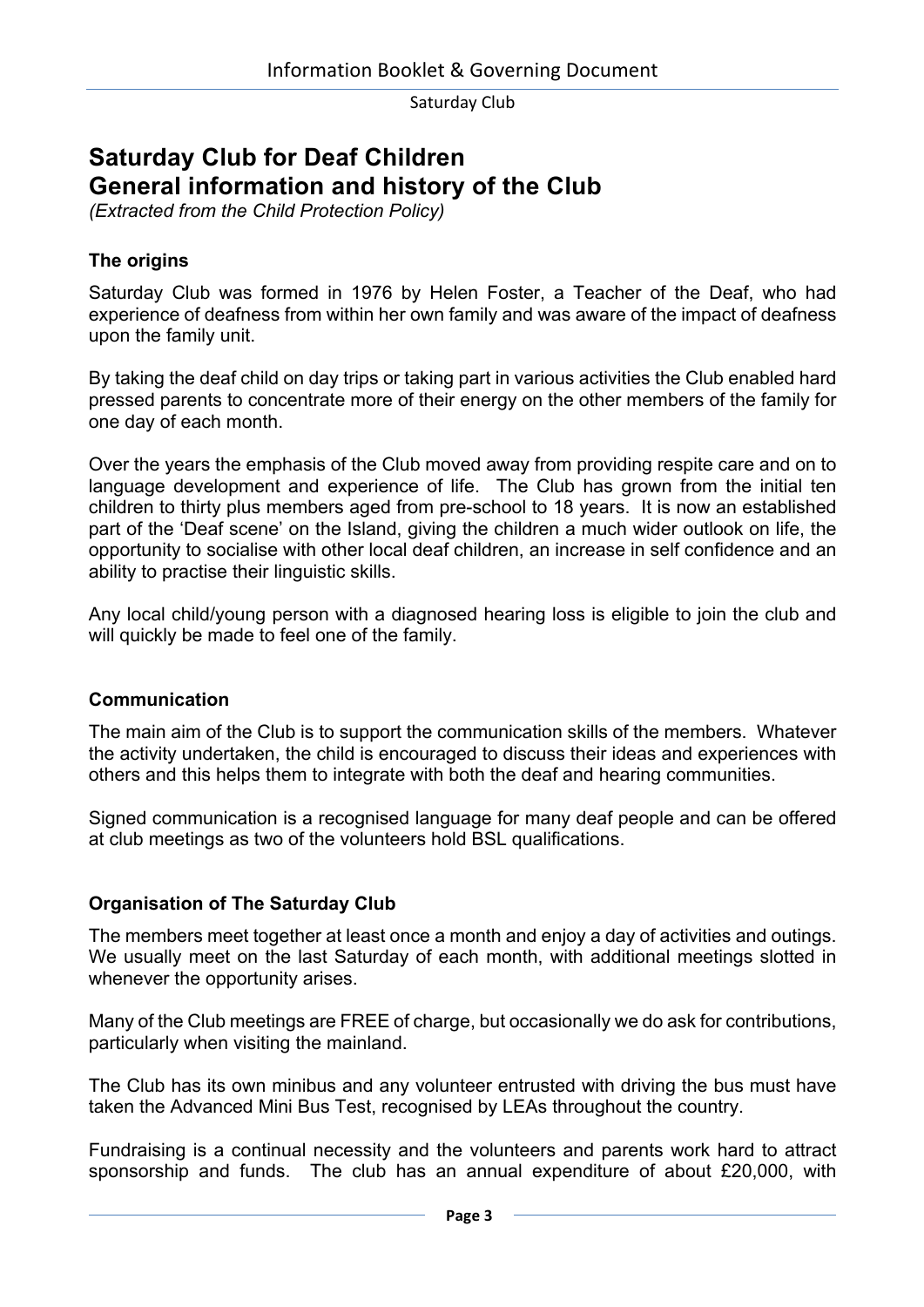additional money needed to meet the costs of running the minibus. To help cover some of the expenses we hope that parents and families will support us by joining the '100 Club', attending fund raising events and helping us to attract sponsorship.

#### **Holidays**

Throughout each year there are several opportunities to go on a residential trip. Camping, caravanning, a holiday camp, residential trips to London and holidays abroad are all offered. There is an annual trip to Greece in May, where Island members can socialise and study with Greek deaf children for a week. Recently a skiing trip has been added to the calendar during the spring term. These holidays open up the children's life experiences and help them to understand different cultures and lifestyles.

#### **Outings and activities**

Members take part in various activities such as cooking, woodwork, art and craft sessions, ice-skating, bowling, swimming etc.

The Club has successfully entered teams of older members in the Greys Youth Challenge and The Night Hike, and all the members are encouraged to learn new skills or take on physical/mental challenges appropriate to their age and ability.

#### **Want to join?**

- § Please contact Helen Foster on 760180.
- § Complete a Registration/Health form and return it.
- Ask about the '100 Club'; make money for yourself and for the Club.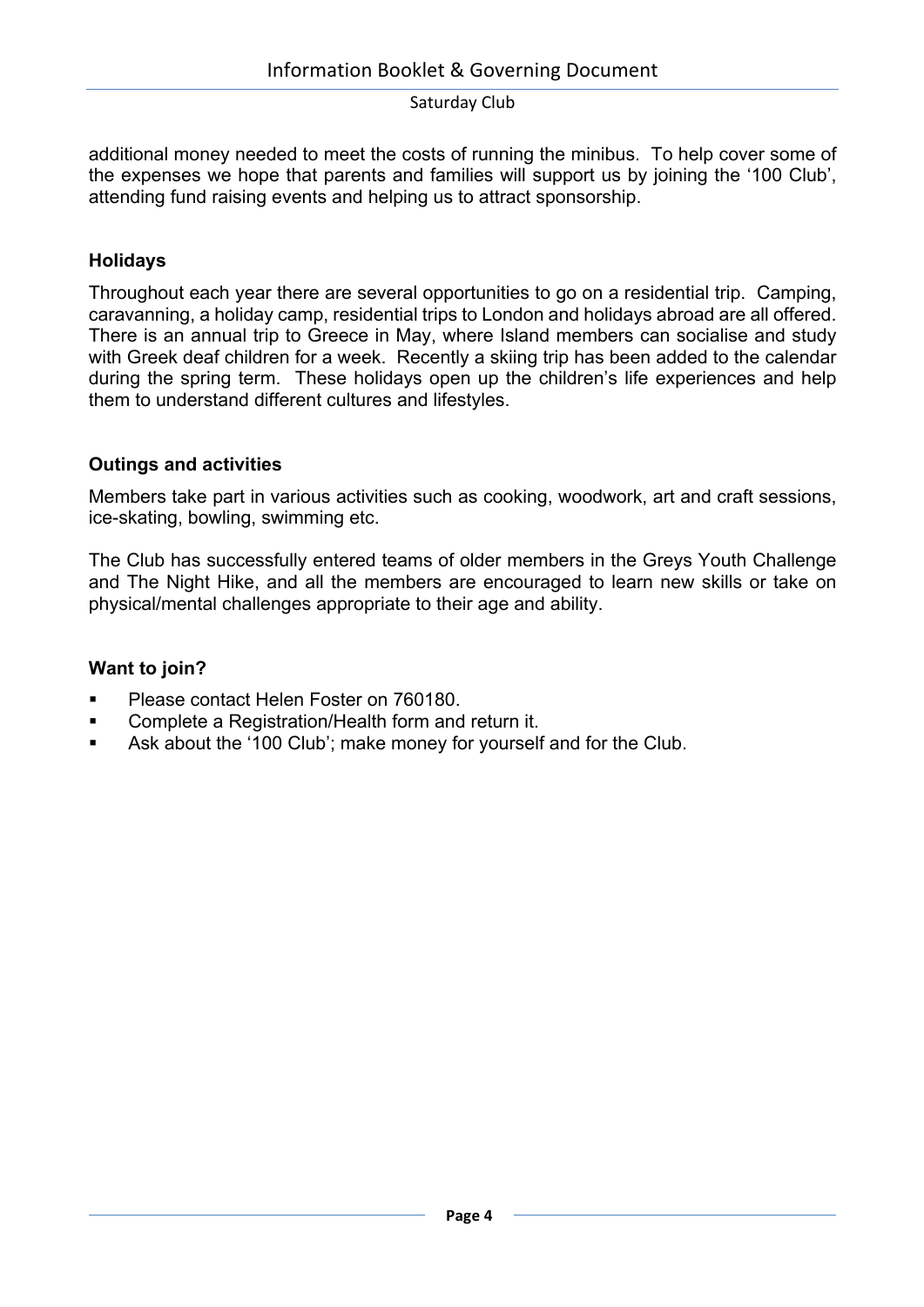## **Constitution – Adopted 1 July 2010**

#### **1. NAME**

The name of the Club is the Saturday Club for Deaf Children (herein called the Club)

#### **2. OBJECTS and POWERS**

The objects and Powers of the Club are:

- A. The objects of the Club are to further in every way allowed by law the education and relief of deaf children without regard to race, religion, creed, disability, sex or family circumstances.
- B. In the furtherance of the objects but not otherwise the Club shall have the powers:
- (i) to affiliate or become affiliated to any charitable body having objects similar to those of the Club;
- (ii) to arrange public meetings, lectures, conferences and seminars for the consideration and discussion of problems arising out of deafness of children.
- (iii) subject to such consents as may be required by law to borrow and raise money for the furtherance of the objects of the Club in such a manner and on such security as the Club may think fit.
- (iv) to raise funds and to invite and receive contribution from any person or persons or body corporate by way of subscription, covenant, donation, affiliation fees, legacies, grants or otherwise provided that this shall be without prejudice to the power of the Club to disclaim any gill, legacy or bequest *in* whole or in part in such circumstances as the Club may think fit and provide also that the Club shall not undertake any permanent trading activities in raising funds for the abovementioned charitable objects.
- (v) to invest the monies of the Club not immediately required for the furtherance of its objects in or upon such investments, securities or property as may be thought fit, subject nevertheless to such conditions (if any) and such consents (if any) as may for the time being be imposed or required by law.
- (vi) subject to such consents as may be required by law to sell, let, mortgage, dispose of or turn to account all or any of its property or assets of the Club with a view to the furtherance of its objects.

#### **3. INCOME and PROPERTY**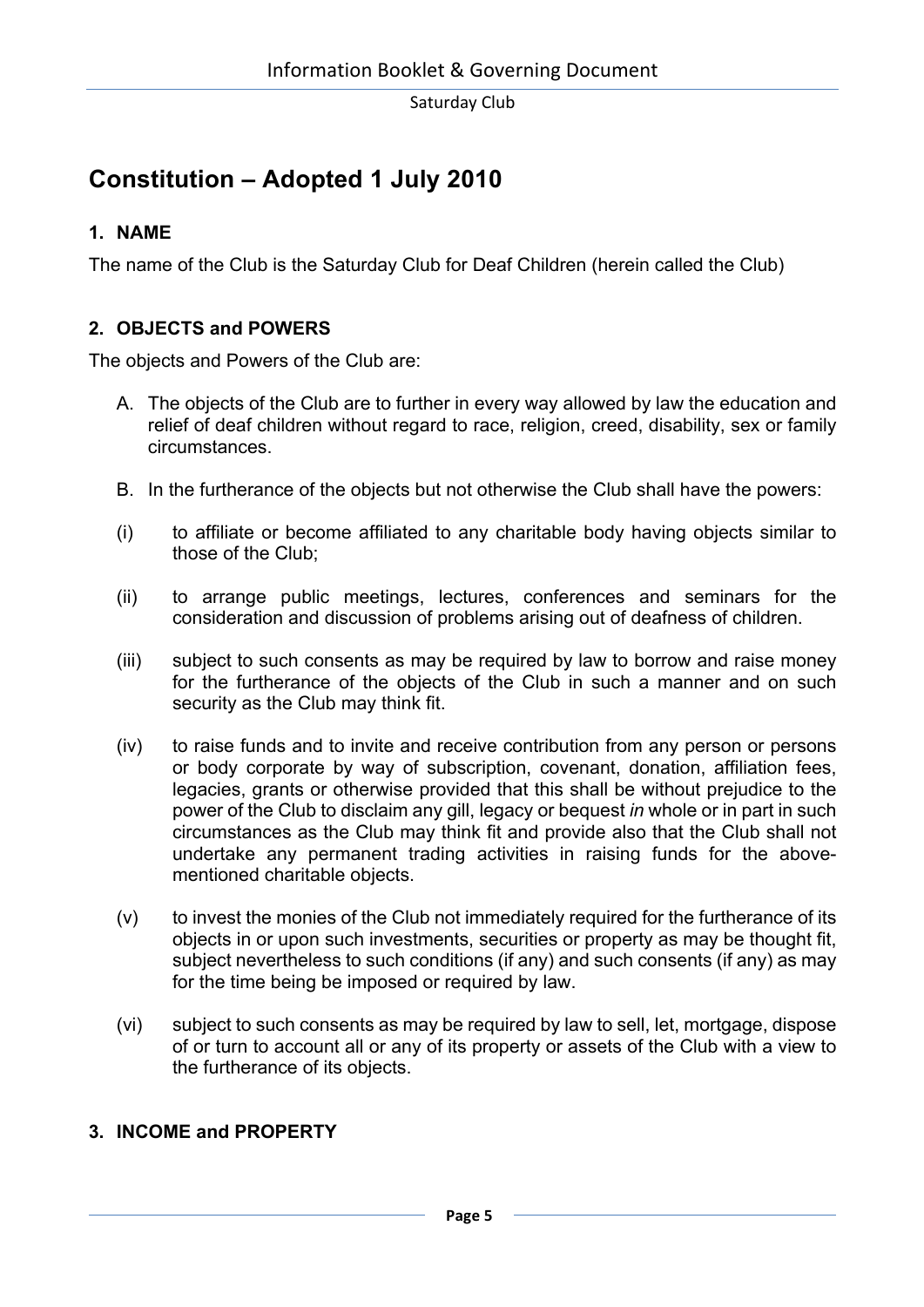The income and property of the Club shall be applied solely towards the promotion of its objects as set forth in this constitution and no portion thereof shall be paid or transferred, directly or indirectly, by way of dividend, bonus or otherwise howsoever by way of profit, to members of the Club paid by salary or fees or receive any remuneration or other benefit in money or money's worth from the Society.

Provided that nothing herein shall prevent any payment in good faith by the Club:

- (a) of reasonable and proper remuneration to any member, officer or servant of the Club (not being a member of its committee) for any services rendered to the Club.
- (b) of interest on money lent by any member of the Club or its Committee at a reasonable and proper rate per annum not exceeding two percent less than the published base lending rate of a clearing bank to be selected by the Committee or three percent whichever is greater.
- (c) of reasonable and proper rent for premises demised or let by any member of the Club or of its Committee.
- (d) of fees, remuneration or other benefit in money or money's worth to any company of which a member of the Committee may also be a member holding not more than one hundredth part of the capital of that company.
- (e) to any member of its Committee of reasonable out-of-pocket expenses.
- (f) of reasonable and proper remuneration to any paid employees appointed as provided in this Constitution.

#### **4. MEMBERSHIP**

- A. Membership of the Club shall be open for any person who supports the objects of the Club.
- B. (i) the membership of any member shall cease on his or her death or on his or her membership being terminated in accordance with these rules.

(ii) the Committee may reject or terminate the membership of any member or would be member whose conduct the Committee considers to be detrimental to the Club provided:

- (a) that an attempt has been made by the Committee to draw the matter of complaint to the attention of the member or would be member concerned and to resolve any dispute by conciliation
- (b) that the member or would be member concerned shall have been given at least one week's notice of the meeting at which the question of his or her expulsion or rejection is to be discussed together with details of the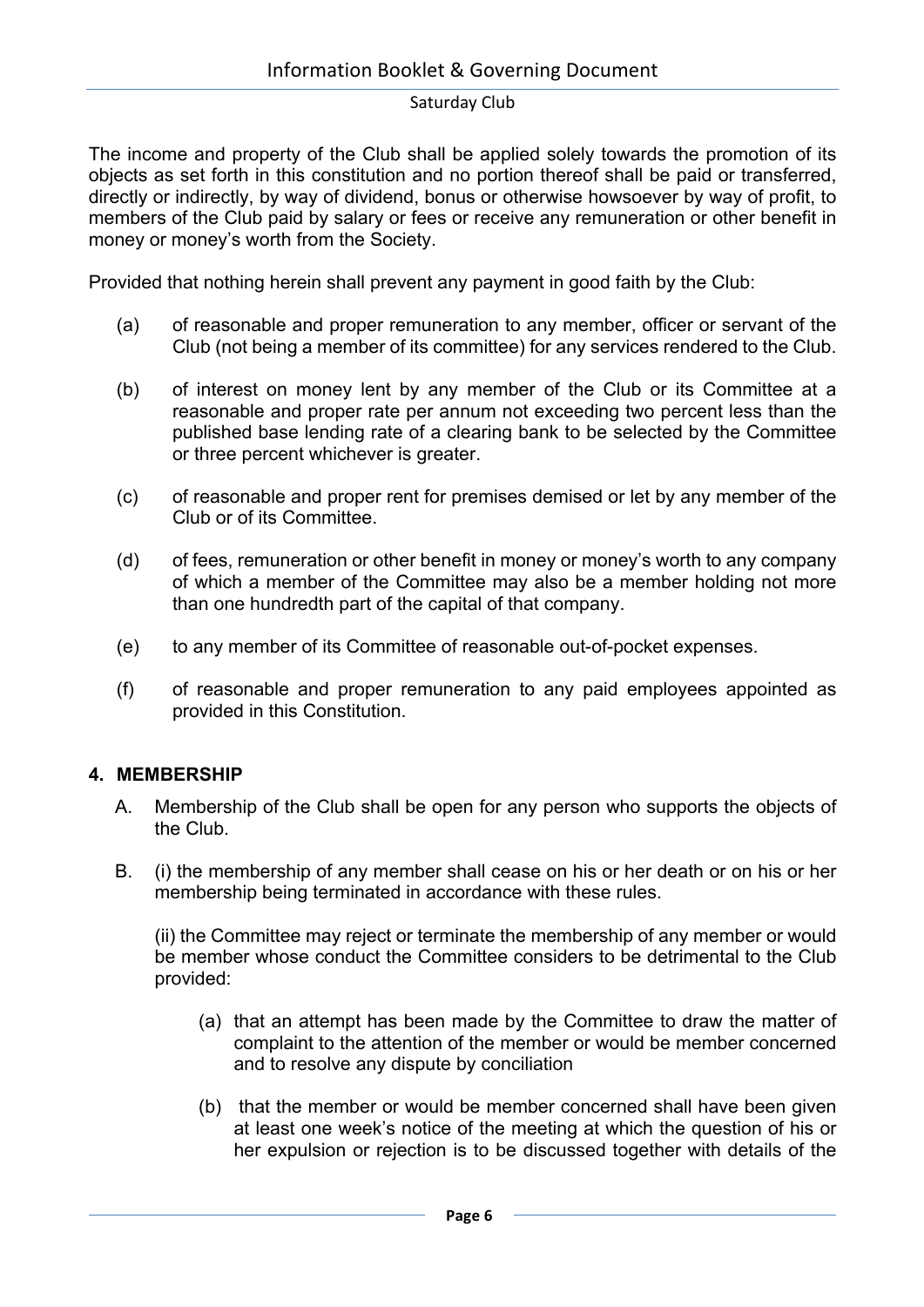allegations or reasons for the rejection and an opportunity to be heard by the Committee.

#### **5. MEMBERS' MEETINGS**

#### *A. Annual General Meeting.*

The Club shall hold an Annual General Meeting at least once in every year in the month of April.

The business of the Annual General Meeting shall be:

- the consideration of the accounts of the Club and the Committee's report
- the election of members of the Committee
- the fixing of subscriptions
- the appointment of auditors and any other business of which proper notice shall have been given.

#### *B. Extraordinary General Meeting.*

An Extraordinary General Meeting shall be convened either by the Committee or on the written requisition of not less than one quarter of the members for the time being of the Club, such requisition specialising the business to be transacted at the meeting.

#### *C. Notice of General Meetings.*

Notice of General Meetings shall be given by posting the same to the address of each member shown in the register of members at least twenty one days before the date of the meeting. Such notice shall specify the time and place of the meeting and the business proposed to be transacted at the meeting, including any resolution proposed to be put to the meeting.

#### *D. Quorum.*

The quorum of any General Meeting shall be one third of the members for the time being of the Club. If a quorum is not present within one hour of the time set for the meeting, the meeting shall be adjourned to such time and place as shall be determined by the Committee, the Committee giving such notice of such adjournment as it thinks fit.

#### *E. Chair*

The Chair for the time being of the Club shall preside at General Meetings and, in his or her absence, the members present shall choose one of their number to preside.

#### *F. Procedure at General Meetings.*

Subject to this constitution the procedure at General Meetings shall be determined by the members in General Meetings.

#### **6. COMMITTEE**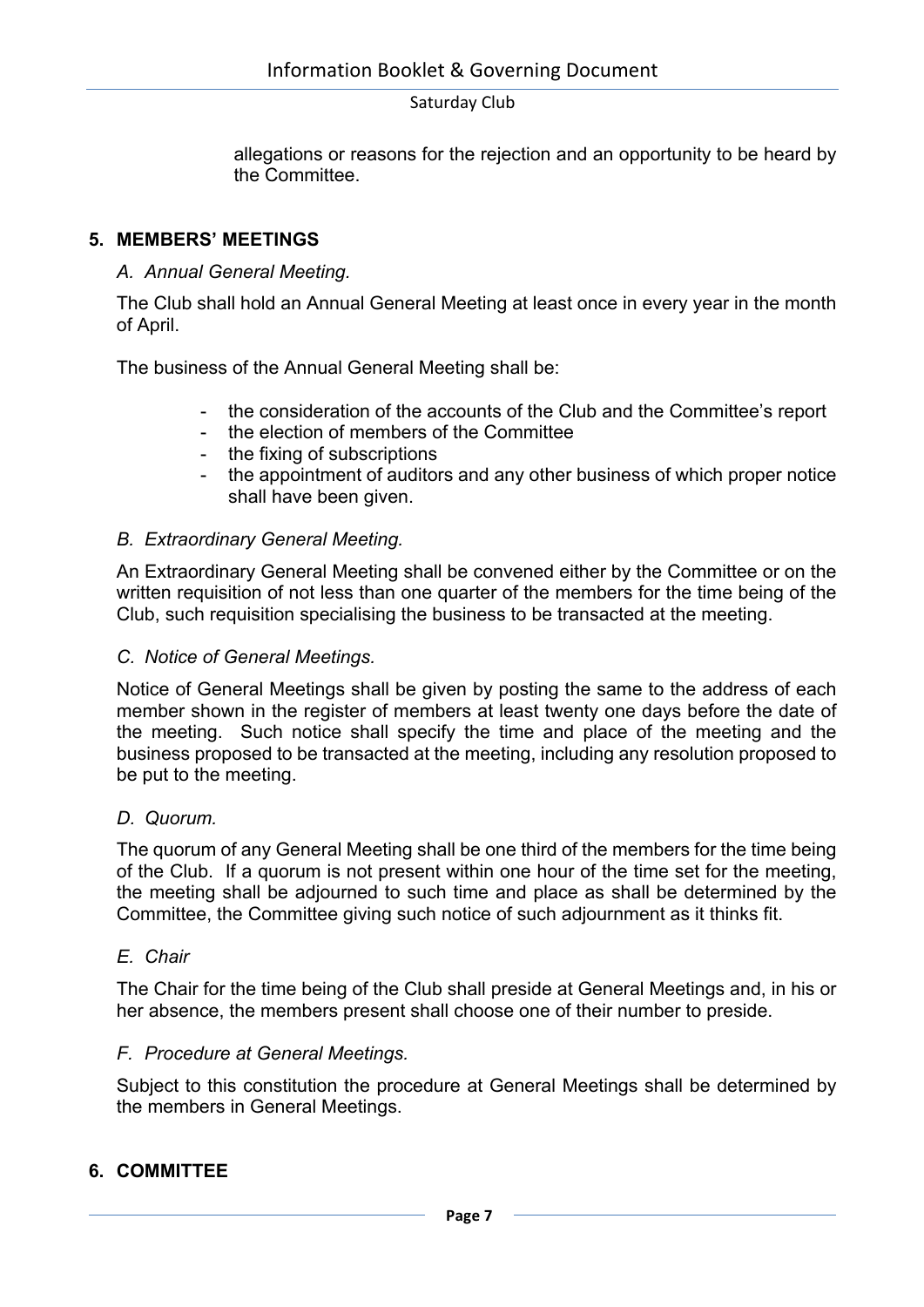- A. The affairs of the Club shall be managed by a Committee (herein referred to as 'the Committee') which may exercise all the powers of the Club and do on behalf of the Club all such things as are not by this Constitution required to be done by the Club in General Meeting, subject nevertheless to any resolution of the Club in General Meeting. The Committee may delegate any of its powers to a sub-committee or sub-committees constituted in accordance with sub-clause C, of this clause and on such terms as it thinks fit.
- B. The Committee shall consist of the following persons who shall be elected at the Annual General Meeting; a Chair, a Secretary, a Treasurer and not less than 4 nor more than 8 other members of the Club Committee members shall hold office from the end of the Annual General Meeting at which they are elected until the end of the next Annual General Meeting and shall be eligible for re-election.

#### **7. REGISTER**

The Secretary shall keep a register showing the names and addresses of the members of the Club and, on being notified in writing of any change, shall alter the register accordingly.

#### **8. ACCOUNTS**

The Treasurer shall cause proper accounts to be kept showing sums of money received and spent by the Club, sales and purchases of goods by the Club and the assets and liabilities of the Club. The accounts shall be audited at least once every year and presented to the Annual General Meeting of the Club.

The Club shall maintain a bank account or accounts in the name of the Club to which there must be two signatories, appointed by the Committee, one of whom will be the Treasurer.

#### **9. CHILD PROTECTION POLICY**

The Club shall have a full and current policy which should be made available for inspection to all involved with the Club and members of the public.

#### **10. ALTERATION of CONSTITUTION**

The provisions of this Constitution may be altered by a resolution passed at a General Meeting by a majority of not less than two thirds of those present and voting thereon. But no such alteration shall be made to clause 2, this clause 10 or clause 11. Or which would have the effect of causing the Association to cease to be a charity in law.

#### **11. WINDING UP**

The Club may be wound up by a resolution passed at a General Meeting by a majority of not less than two thirds of those present and voting thereon.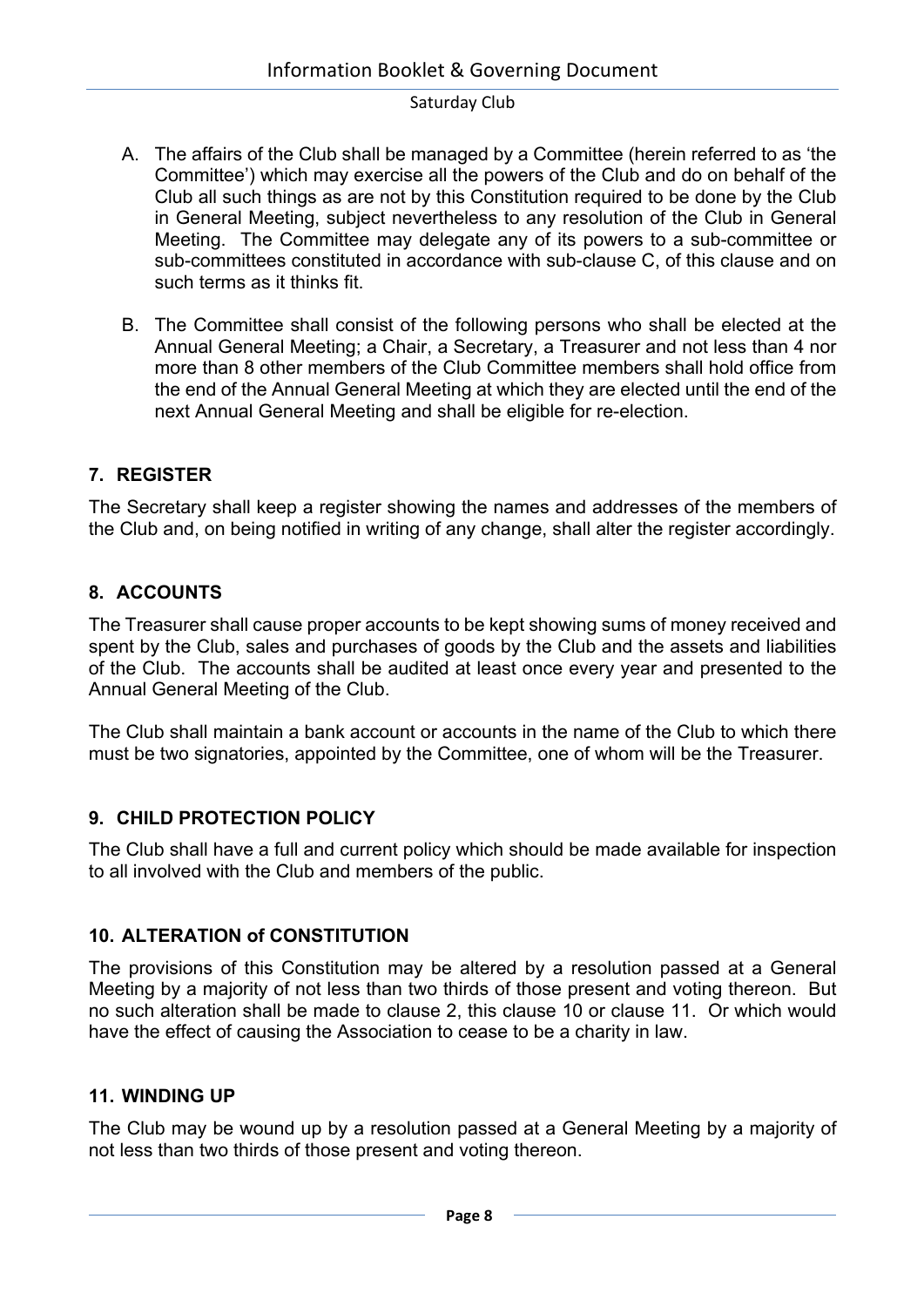Any assets remaining after satisfaction of all debts and liabilities shall not be distributed amongst the members of the Club but shall be given or transferred to some other charitable organisation or organisations having objects similar to those of the Club.

## **The Club Code of Conduct Advice on safeguarding our children whilst in the Club care.**

- **•** The children must be treated with respect at all times.
- **•** Their confidence and self-esteem must be built up, not destroyed.
- **Any displays of bad behaviour or language by a child must be handled sensitively and** through discussion, not physical correction.
- **Any report of bullying will be taken seriously and the Club's policy on bullying enforced.**
- The Club has a nominated club Child Protection Officer to whom all concerns on child protection/safety must be reported.
- The Club has a procedures policy to guide further action in the event of a concern, complaint or disclosure about inappropriate behaviour during a club meeting.
- § Whenever possible staff/volunteers will update individual skills and knowledge on child protection issues.
- All staff and volunteers must be prepared to be screened for any evidence of child abuse or inappropriate behaviour.
- All staff involved in driving the minibus must pass the advanced minibus qualification before taking the children out.
- Designated staff may offer a child a lift to and from club meetings provided parental permission has been given. Other parents or casual helpers will not be approached to undertake this role.
- On a residential trip adequate staff and helpers will ensure a 6:1 child/staff ratio at all times.
- Staff sleeping arrangements must be in the close proximity to the children but a member of staff will not be placed in the same room or tent as the child/children.
- Children must sleep in groups of 2+.
- Staff must be available in their own tent/room once the children go to bed.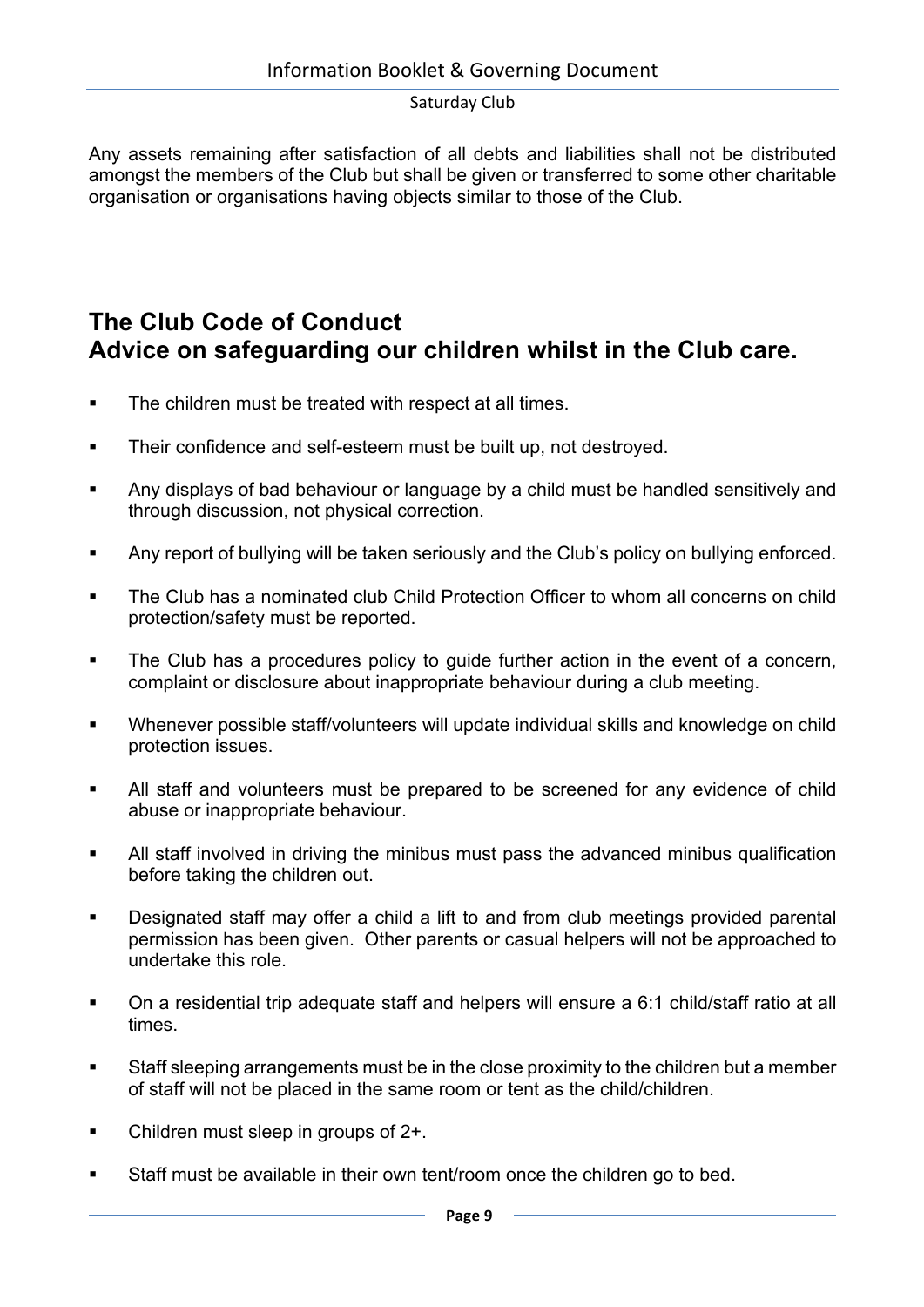- § No alcohol, smoking or drugs will be permitted during a club activity.
- § Children need to let staff know if they are leaving the group for any reason (toilet, visiting a shop etc).
- If a child wants to go to the toilet whilst away from base a staff member must decide whether the child should be deemed vulnerable (by age, gender, life experiences) and in need of adult supervision/protection whilst in the toilets. This is particularly important in public toilets, airports, supermarkets etc.

### **Action to be taken if there are concerns about abuse or inappropriate behaviour**

- **Encourage the child to speak to the person in charge or someone in authority as a** disclosure should, ideally, be made only once and it is important that the child be handled as sensitively as possible at this stage.
- **If it is not possible to pass the concerns immediately to the Club Child Protection Officer** please follow the agreed procedure:
	- reassure the child that you can be trusted and will help them, although you cannot promise to tell no one else.
- § Keep records of the following:
	- the name, age and date of birth of the child.
	- home address and telephone number.
	- is the person making the report expressing their own concerns or those of someone else?
	- what is the nature of the allegation? Indicate dates, times, any special factors and other relevant information.
	- make a clear distinction between what is fact, opinion or hearsay.
	- a description of any visible bruising or other injuries. Behavioural signs, indirect signs?
	- witnesses to the incidents?
	- the child's account, if it can be given, of what happened and how any bruising or other injuries occurred.
	- have the parents been contacted?
	- if so, what has been said?
	- has anyone else been contacted? If so, record details.
	- if it is not the child making the report, has the child concerned been spoken to? If so, what was said?
	- has anyone been alleged to be the abuser? Record details.

If a disclosure of abuse (physical, emotional or sexual) is made, the club Child Protection Officer will take such steps as considered necessary to ensure the safety of the child in question and any other child who may be at risk. The allegation will be referred to Social Services Child Protection Team.